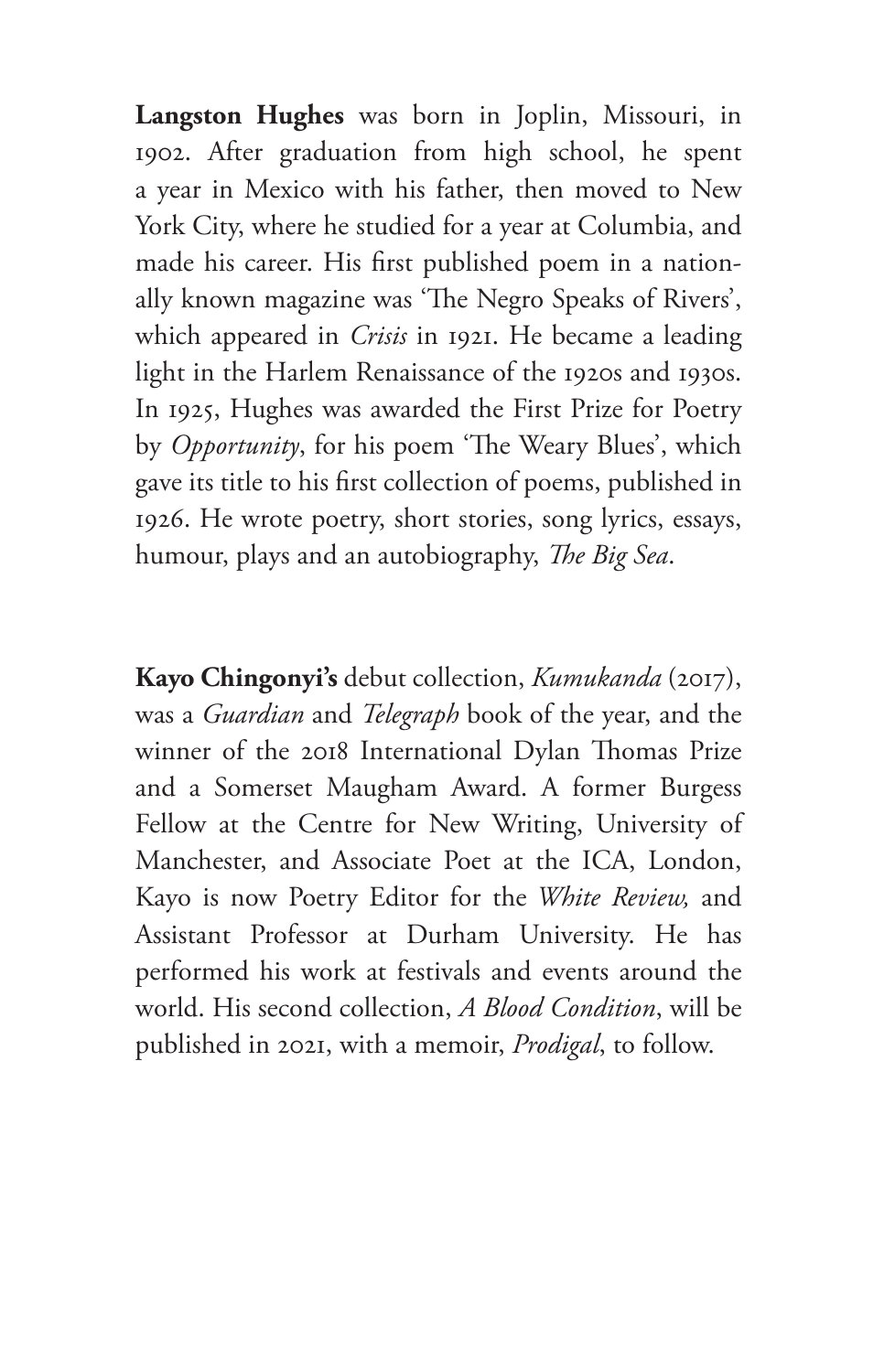# LANGSTON HUGHES **SELECTED POEMS**

With an introduction by Kayo Chingonyi

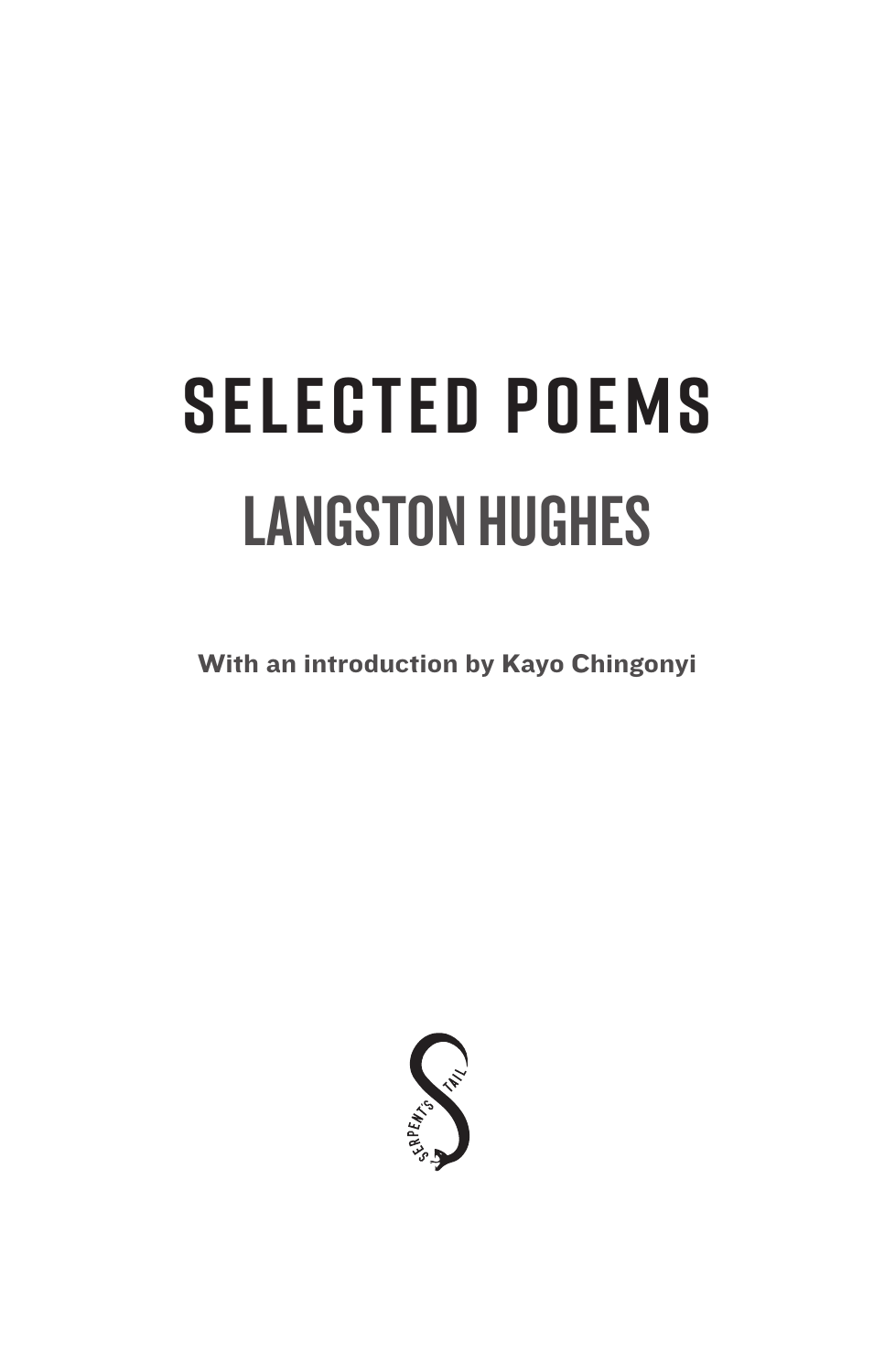Published in Great Britain in 2020 by Serpent's Tail, an imprint of Profile Books Ltd 29 Cloth Fair London ec1a 7jq *www.serpentstail.com*

Previous published in 1999 by Serpent's Tail

First published in 1959 by Alfred A. Knopf, New York

Copyright © Langston Hughes, 1959

Introduction copyright © Kayo Chingonyi, 2020

1 3 5 7 9 10 8 6 4 2

Printed and bound in Great Britain by CPI Group (UK) Ltd, Croydon, CRO 4YY

The moral right of the author has been asserted.

All rights reserved. Without limiting the rights under copyright reserved above, no part of this publication may be reproduced, stored or introduced into a retrieval system, or transmitted, in any form or by any means (electronic, mechanical, photocopying, recording or otherwise), without the prior written permission of both the copyright owner and the publisher of this book.

> A CIP catalogue record for this book is available from the British Library.

> > ISBN 978 1 78816 451 1

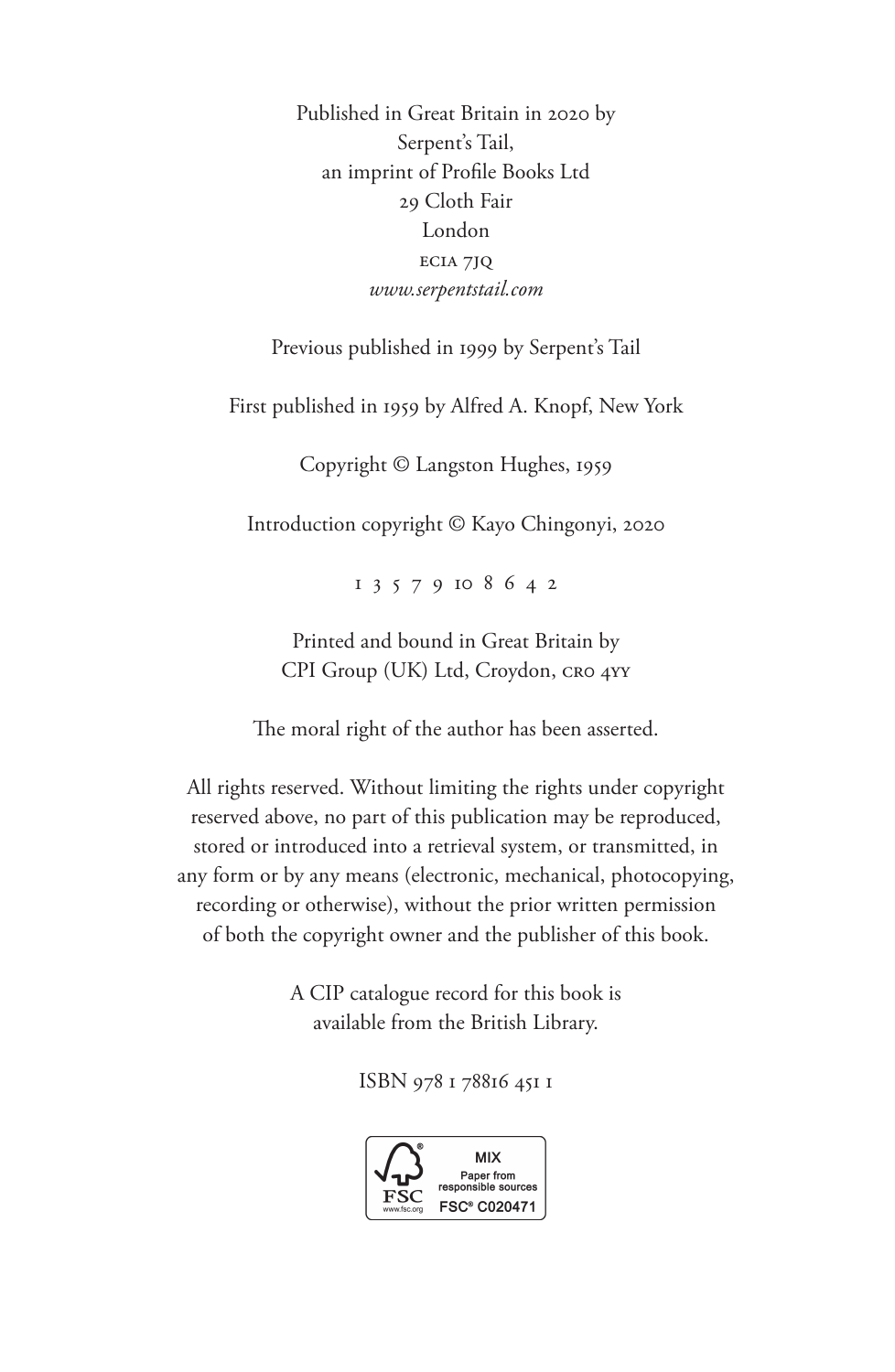This book contains a selection of the poems of Langston Hughes chosen by himself from his earlier volumes:

THE WEARY BLUES FINE CLOTHES TO THE JEW SHAKESPEARE IN HARLEM FIELDS OF WONDER ONE-WAY TICKET MONTAGE OF A DREAM DEFERRED

and from the privately printed limited edition

DEAR LOVELY DEATH

together with a number of new poems published here for the first time in book form, some never before anywhere.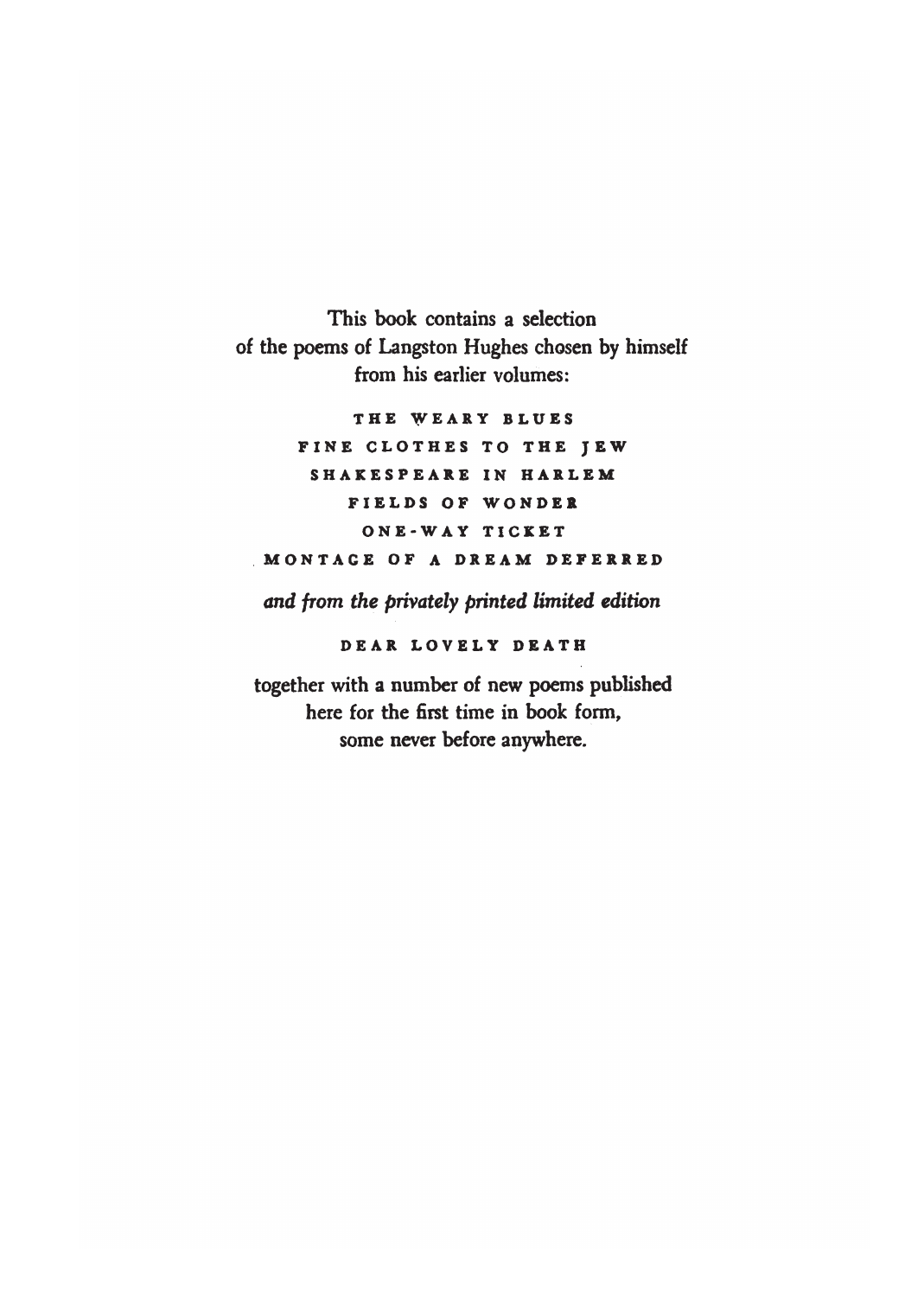# CONTENTS

Introduction by Kayo Chingonyi xiii

#### w

### **Afro-American Fragments**

| American Heartbreak g   |
|-------------------------|
| October $16$ 10<br>$-4$ |
| As I Grew Older 11      |
| My People 13            |
| Dream Variations 14     |
|                         |
|                         |

#### w

## Feet of Jesus

| Feet o' Jesus 17           | Litany 24                                |
|----------------------------|------------------------------------------|
| Prayer 18                  | Angels Wings 29                          |
| Shout 19                   | Judgment Day<br>$\overline{\phantom{a}}$ |
| Fire $20$                  | Prayer Meeting :                         |
| Sunday Morning Prophecy 21 | Spirituals 28                            |
| Sinner <sub>23</sub>       | Tambourines 29                           |

#### M

## **Shadow of the Blues**

The Weary Blues 33 Hope<sub>35</sub> Late Last Night 36 Bad Morning 37<br>Sylvester's Dying Bed 38  $\dot{W}$ ake 39 Could Be 40

Bad Luck Card 41 Reverie on the Harlem River<sub>42</sub> Morning After 43 Early Evening Quarrel 44 Evil  $45$ As Befits a Man 46

 $25$  $26$  $27$ 

#### w

## Sea and Land

Havana Dreams 49 Catch 50

Water-Front Streets 51 Long Trip 52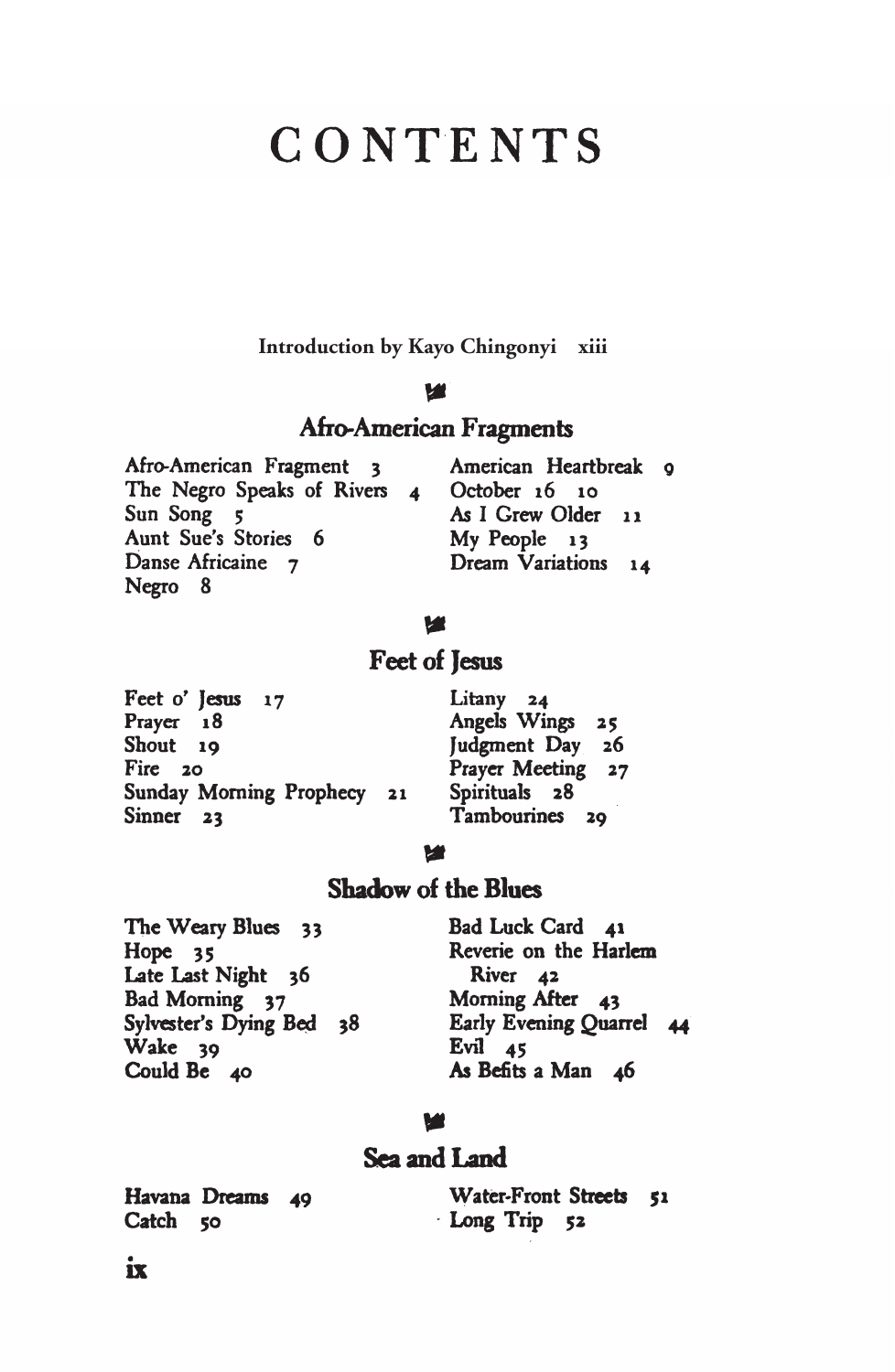Seascape 53 Moonlight Night: Carmel 54 Heaven 55 In Time of Silver Rain 56  $Joy$  57 Winter Moon 58 Snail 59 March Moon 60 Harlem Night Song 61 To Artina 62 Fulfilment 63 Gypsy Melodies 64 Mexican Market Woman 65

A Black Pierrot 66 Ardella 67 When Sue Wears Red 68 Love 69 Beale Street 70 Port Town 71 Natcha 72 Young Sailor 73 Sea Calm 74 Dream Dust 75 No Regrets 76 Troubled Woman 77 Island 78

#### M

#### **Distance Nowhere**

Border Line 81 Garden 82 Genius Child 83 Strange Hurt 84 Suicide's Note 85 End 86 Drum 87 Personal 88 Juliet 89 Desire 90 Vagabonds 91

One  $92$ Desert 93 A House in Taos 94 Demand 96 Dream 97 Night: Four Songs 98 Luck 99 Old Walt 100 Kid in the Park 101 Song for Billie Holiday 102 Fantasy in Purple 103

#### W

#### **After Hours**

Midnight Raffle 107 What? 108 Gone Boy 109  $50 - 50$  110 Maybe 111 Lover's Return 112

Miss Blues'es Child 113 Trumpet Player 114 Monroe's Blues 116 Stony Lonesome 117 Black Maria 118

#### w

#### **Life Is Fine**

Life Is Fine 121 Still Here 123 Ballad of the Cypsy 124 Me and the Mule  $125$ Kid Sleepy 126 Little Lyric 127

Fired 128 Midnight Dancer 129 Blue Monday 130 Ennui 131 Mama and Daughter 132 Delinquent 133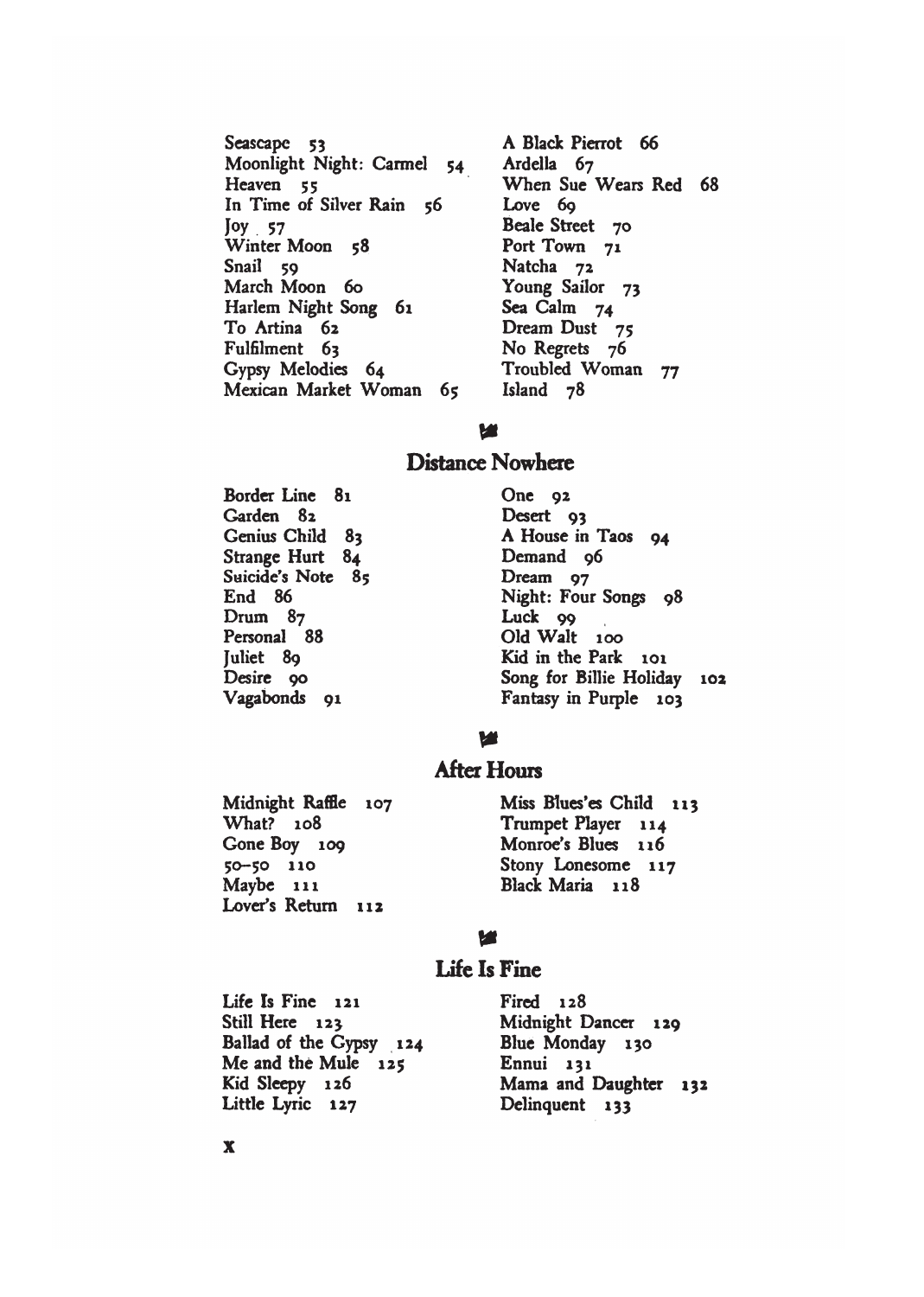| $S-ss-ss-sh1$ 134 | Little Green Tree 137 |
|-------------------|-----------------------|
| Homecoming 135    | Crossing 138          |
| Final Curve 136   | Widow Woman 139       |

#### **M**

#### Lament over Love

Misery 143 Ballad of the Fortune Teller 144 Cora 146 Down and Out 147 Young Gal's Blues 148 Ballad of the Girl Whose Name Is Mud 149 Hard Daddy 150 Midwinter Blues 151 Little Old Letter 152 Lament over Love 153

#### w

#### **Magnolia Flowers**

Daybreak in Alabama 157  $Cross 158$ Magnolia Flowers 159 Mulatto 160 Southern Mammy Sings 162 Ku Klux 163 West Texas 164 Share-Croppers 165 Ruby Brown 166

Roland Hayes Beaten 167 Uncle Tom 168 Porter 169 Blue Bayou 170 Silhouette 171 Song for a Dark Girl 172 The South 173 Bound No'th Blues 174

#### W

#### Name in Uphill Letters

One-Way Ticket 177 Migrant 178 Summer Evening 180 Graduation 182 Interne at Provident 184 Railroad Avenue 186 Mother to Son 187 Stars 188 To Be Somebody 189 Note on Commercial Theatre 190

Puzzled 191 Seashore through Dark Glasses 192 Baby 193 Merry-Go-Round 194 Elevator Boy 195 Who But the Lord? 196 Third Degree 197 Ballad of the Man Who's Gone 198

#### w

#### Madam to You

Madam's Past History 201 Madam's Calling Cards 203 Madam and Her Madam 202 Madam and the Rent Man 204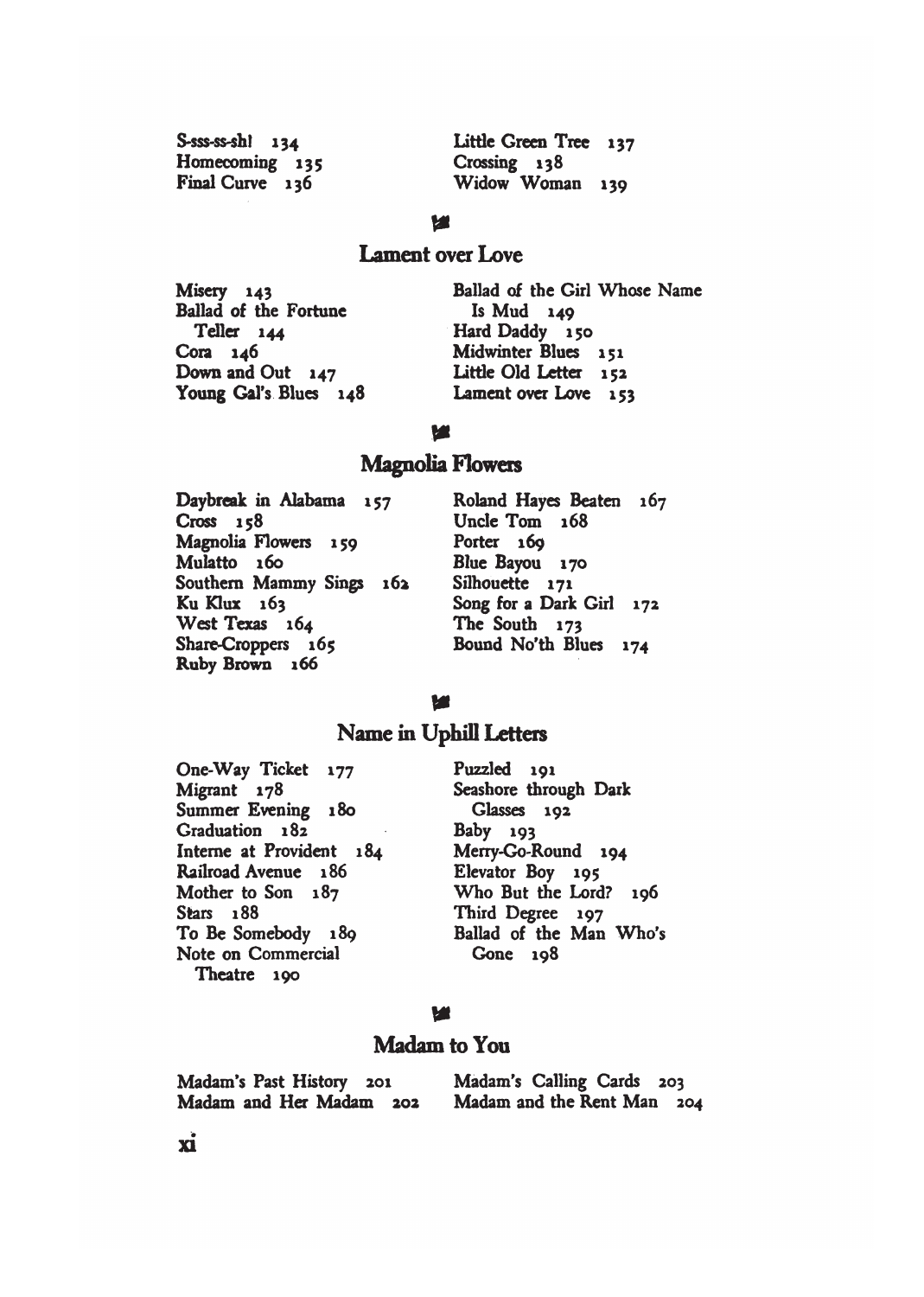| Madam and the Number         |  |
|------------------------------|--|
| Writer 206                   |  |
| Madam and the Phone Bill 208 |  |
| Madam and the Charity        |  |
| $Child$ 210                  |  |
| Madam and the Fortune        |  |
| Teller <sub>211</sub>        |  |

Madam and the Wrong Visitor 212 Madam and the Minister 213 Madam and Her Might-Have-Been 215 Madam and the Census Man 217

#### M

# Montage of a Dream Deferred

Montage of a Dream Deferred 221

#### w

## **Words Like Freedom**

I, Too 275 Freedom Train 276 Georgia Dusk 279 Lunch in a Jim Crow Car 280 In Explanation of Our Times 281

Africa 284 Democracy 285 Consider Me 286 The Negro Mother 288 Refugee in America 290 Freedom's Plow 291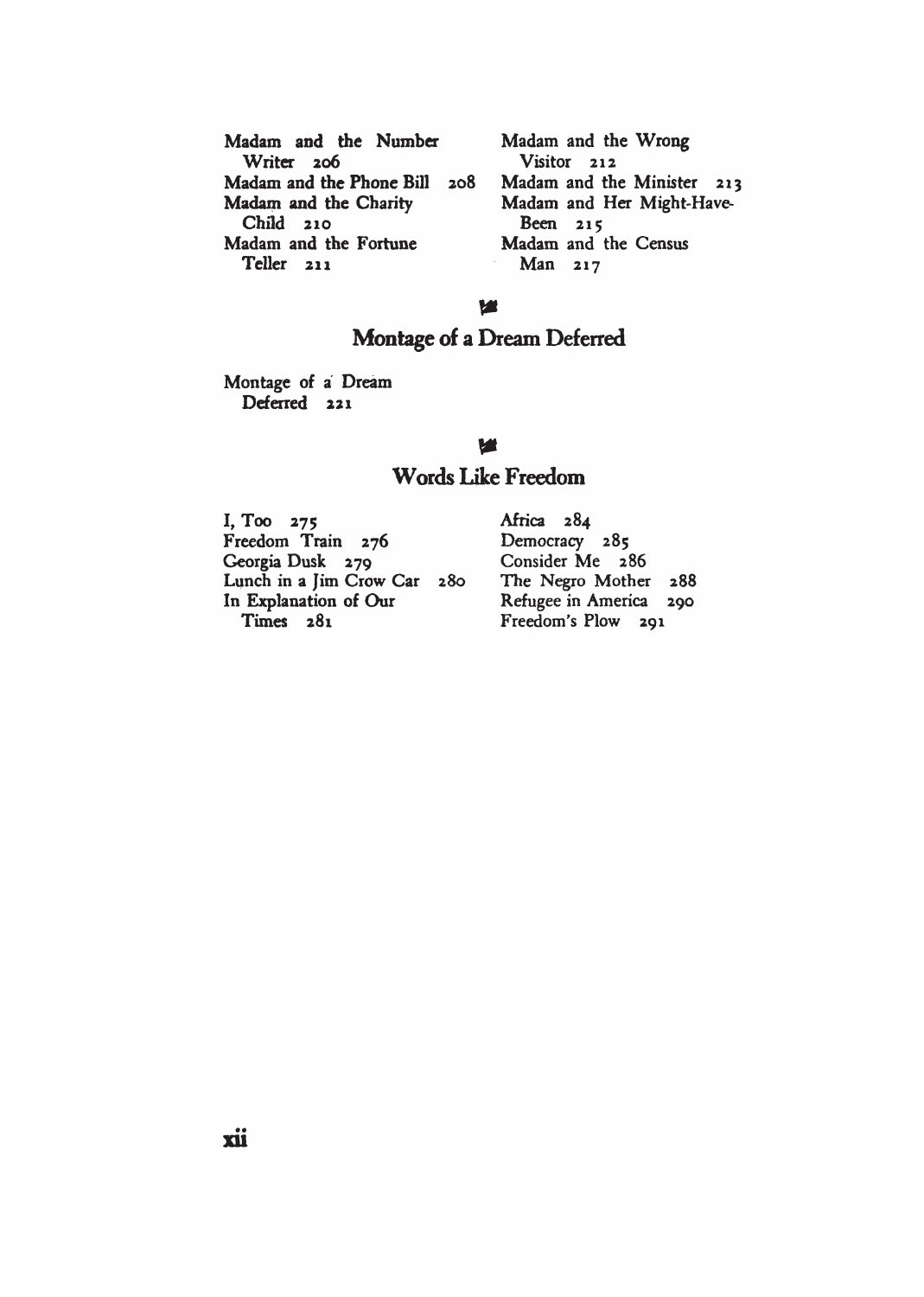# THE SONG  $$ a n i n t roduc t i o n t o Lang st o n HUGHES

It is appropriate that my first meeting with the work of Langston Hughes wasn't in the pages of a book but in Gary Bartz's rendition of 'The Negro Speaks of Rivers', a song I heard while listening to Gilles Peterson's Worldwide Show on Radio 1 sometime in the early 2000s, when, at fourteen or fifteen years old, it was my habit to record songs from the radio on to my favoured TDK D 90 Type 1 audio cassettes. I sat there, finger primed on the pause button and, when I heard the soaring notation, I let the pause button go to record what came next.

The words in the singer's mouth had a swing not unlike someone walking down a street in Harlem, with that borough's famous élan (though, don't tell Brooklyn I said that). What did it mean to 'know rivers', I thought? So began my kinship with Langston; one of the enduring dialogues of my reading life. He was there at that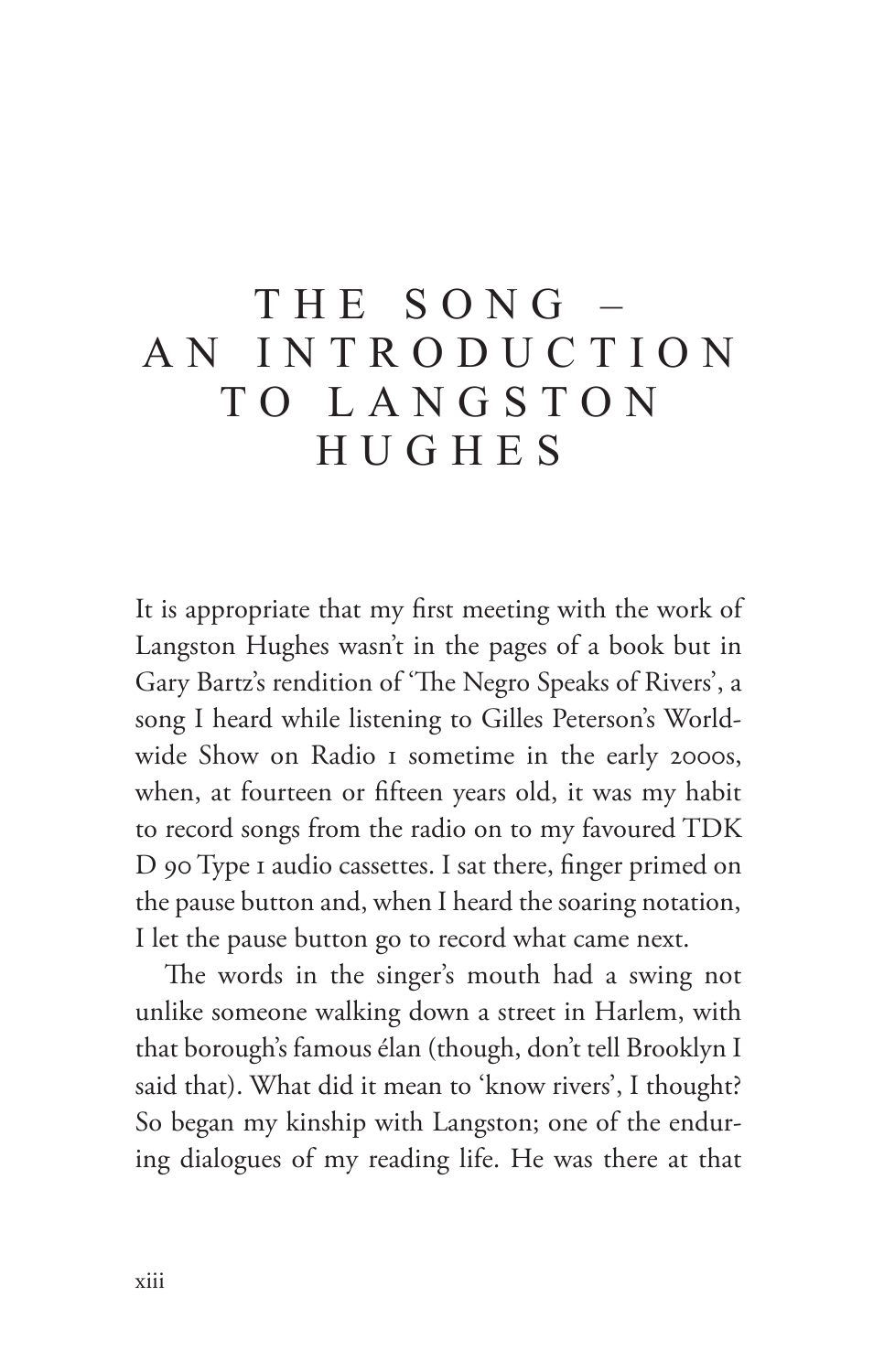crucial point when my sense of self began taking shape and later, when I was an undergraduate in English Literature, searching the supplementary anthology of a module entitled 'Introduction to Advanced Literary Studies' for names I recognised, there he was again, like the nameless protagonist of his much anthologised poem speaking of continuity, 'the/ flow of human blood in human veins'.

It would be remiss of me here to brush past the quieter poems in Hughes's oeuvre, those that a volume such as this – reflecting the poems Hughes himself wished to preserve – brings into such sharp relief. I want, then, to offer my hand, dear reader, and take you for a walk around Langston's poems.

There is an important sense in which Langston is a blues poet, and indeed many of the poems in this volume reflect that in their titles, but there is another part of the blues that Langston brought into his poems: an attunement to the nuances of spoken language and African-American vernacular English most especially:

They done took Cordelia Out to stony lonesome ground.

'Stony Lonesome'

Snow has friz me, sun has baked me. Looks like between 'em They done tried to make me Stop laughin', stop lovin', stop livin'—

'Still Here'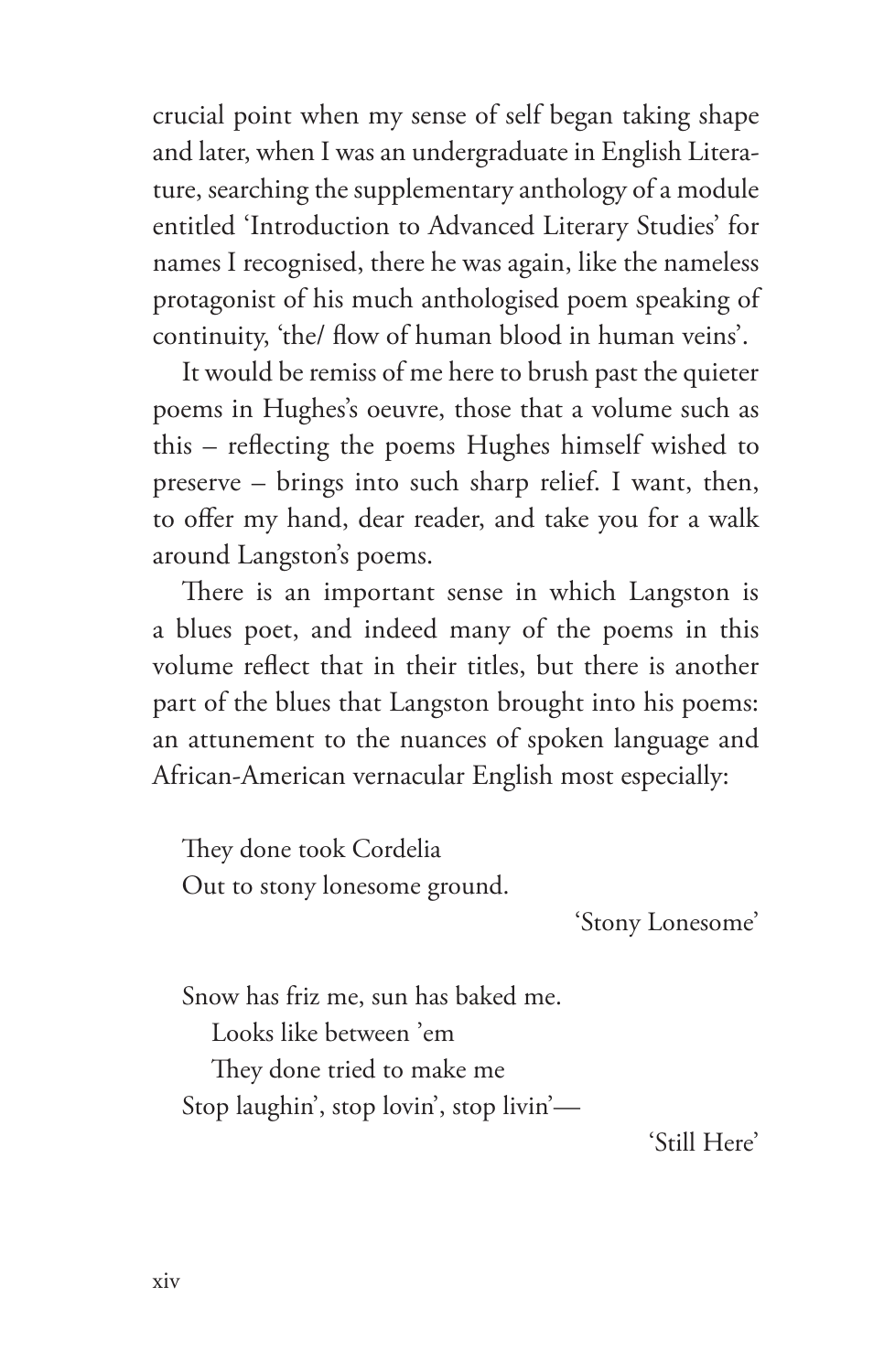The poems collected here live, have lived, because of that quality of lived experience we see reflected in them; these are poems in a demotic tongue which carry the intimacy of a conversation with an old friend while sitting on the steps of a brownstone. You will not find, in these pages, poems itching to show you their literary credentials; instead you are more likely to be taken in by their charisma first and notice their craft later. It is this that marks out Langston's particular gifts. The poet who eschews ego successfully is able to access something arcane in language, the sense of its continuity, its blood flow, and this is what Langston Hughes does for us.

Here is the work of a poet fiercely attuned to the jazz instrumentalist's tendency, better to say compulsion, to riff. He was given to this riffing himself, such that the poems on the page exist in dynamic relation with the poems in the air:

Across The Harlem roof-tops Moon is shining. Night sky is blue. Stars are greats drops Of golden dew.

'Harlem Night Song'

How he lets those words drift, drawing out the tension to better accent the sense of the rhyme as resolution and the speaking of each line as a matter for the speaker to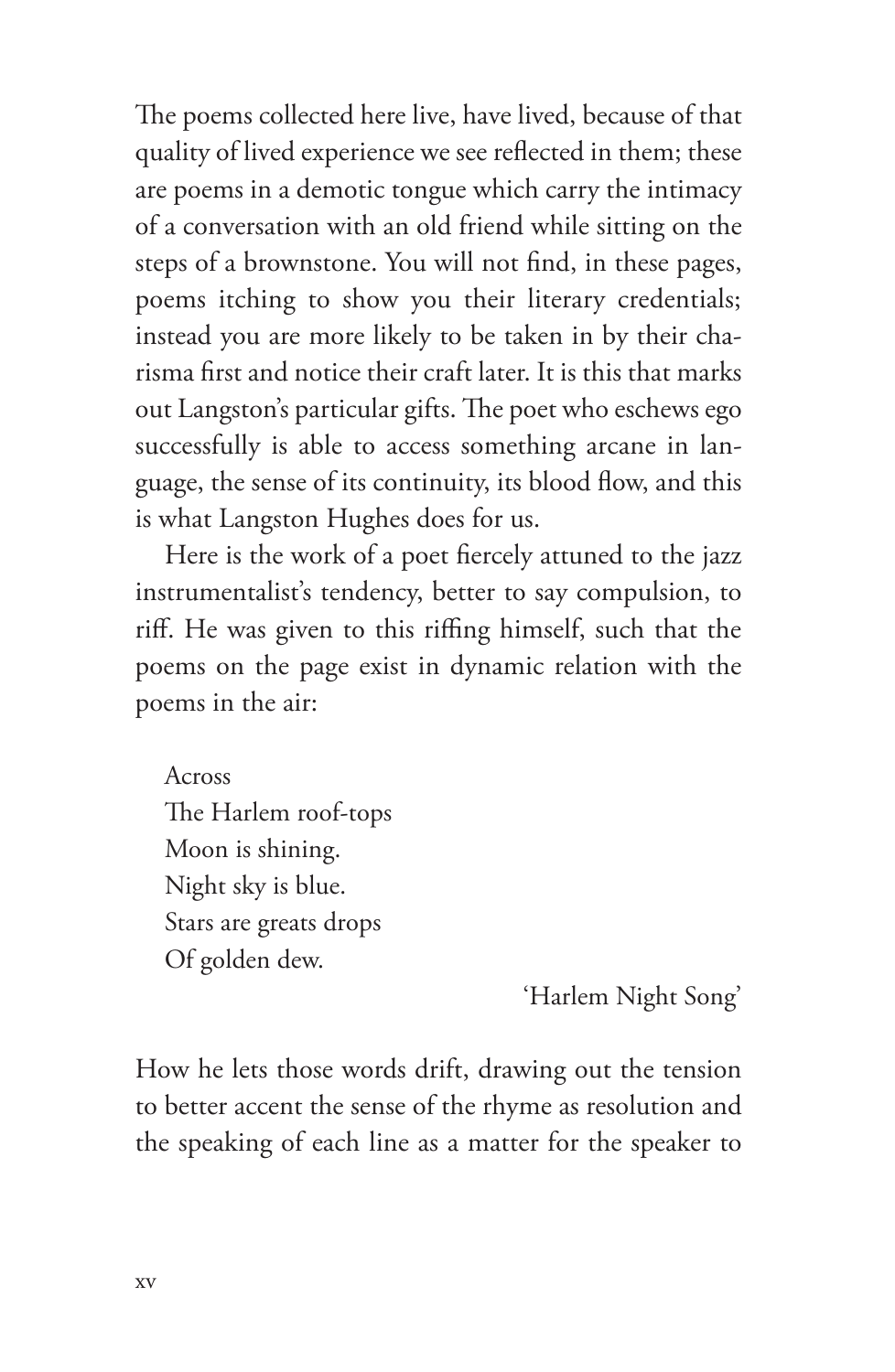reconcile! This improvisational energy is part of what we might call Langston's 'sonic engagement', the ways his poems reflect musical forms even when they veer away from the Harlem artistic community which was a clear influence on Langston's poetics.

A couple of years ago, it was my tremendous honour to be asked to embody these poetics as part of an event featuring live dance and instrumentation at Wilton's Music Hall in East London. As I prepared to read his words aloud, I had to imagine the rooms to which Langston's poems so often gesture, I had to hear the horn player warming up, watch the figures of oblivious passers-by diminish through the misty window, the breath in that room had to become my breath. And, so, in commending this book to you, I ask that, if this is your first time reading Langston, you take the words into your heart, read them aloud, perhaps in combination with the music to which they so often pay homage. I hope that you will listen to the song at the centre of each of these poems as I believe Langston intended, which is to say you should let it wash over you as unexpected rain on a Harlem rooftop.

> Kayo Chingonyi *July 2020 West Yorkshire*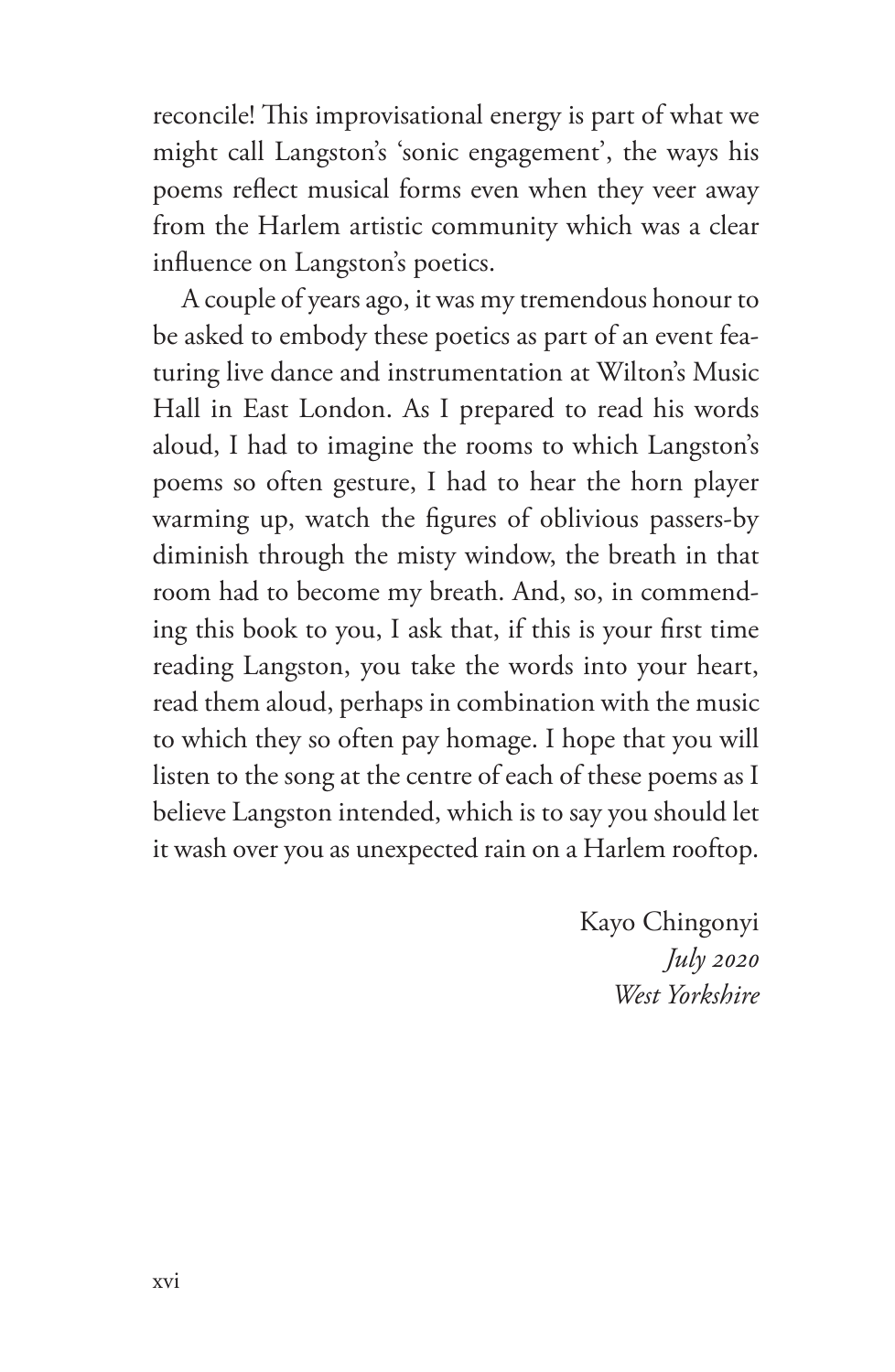# Afro-American Fragments

w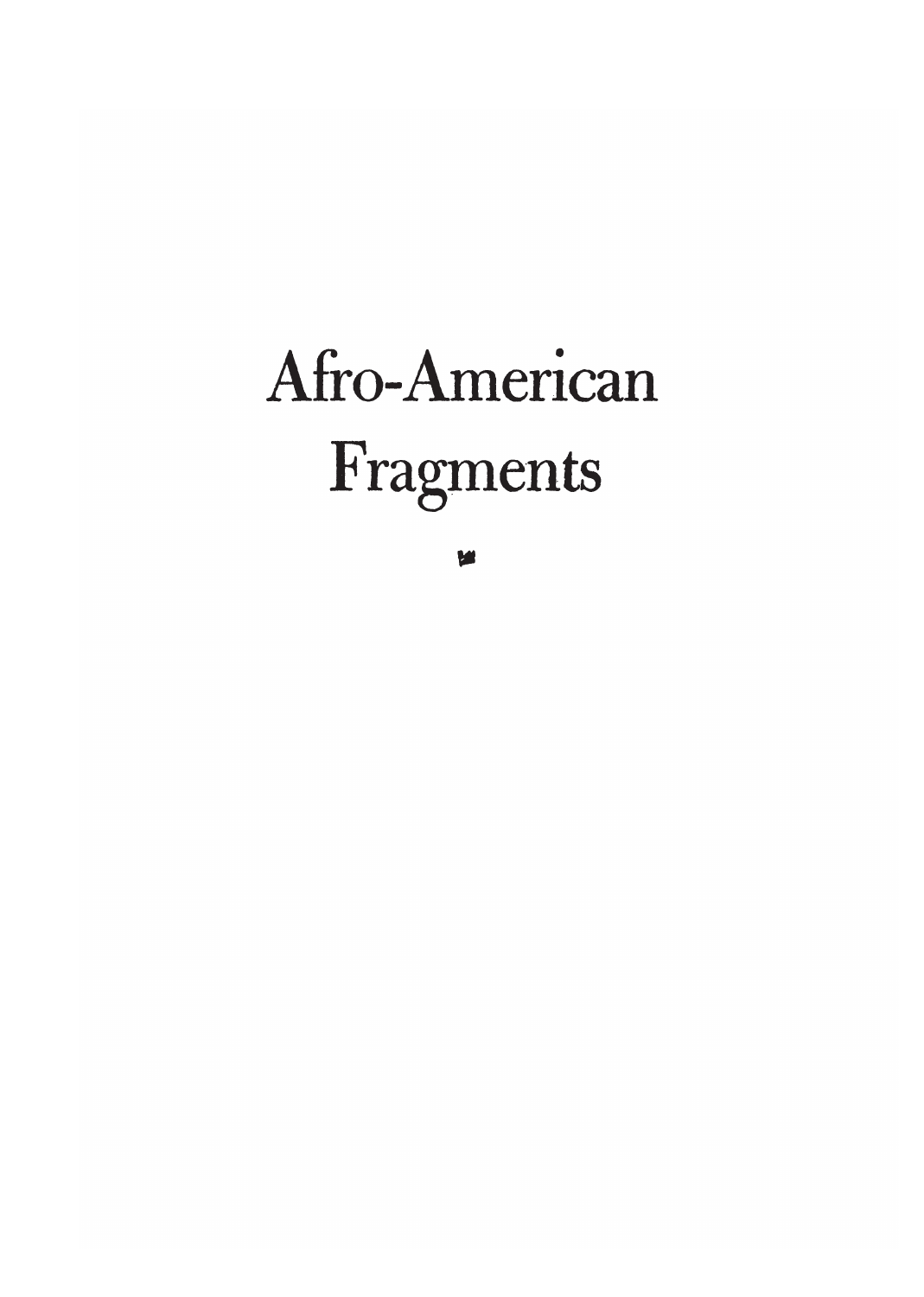# **Afro-American Fragment**

So long, So far away Is Africa. Not even memories alive Save those that history books create, Save those that songs Beat back into the blood-Beat out of blood with words sad-sung In strange un-Negro tongue-So long, So far away Is Africa.

Subdued and time-lost Are the drums-and yet Through some vast mist of race There comes this song I do not understand, This song of atavistic land, Of bitter yearnings lost Without a place-So long, So far away Is Africa's Dark face.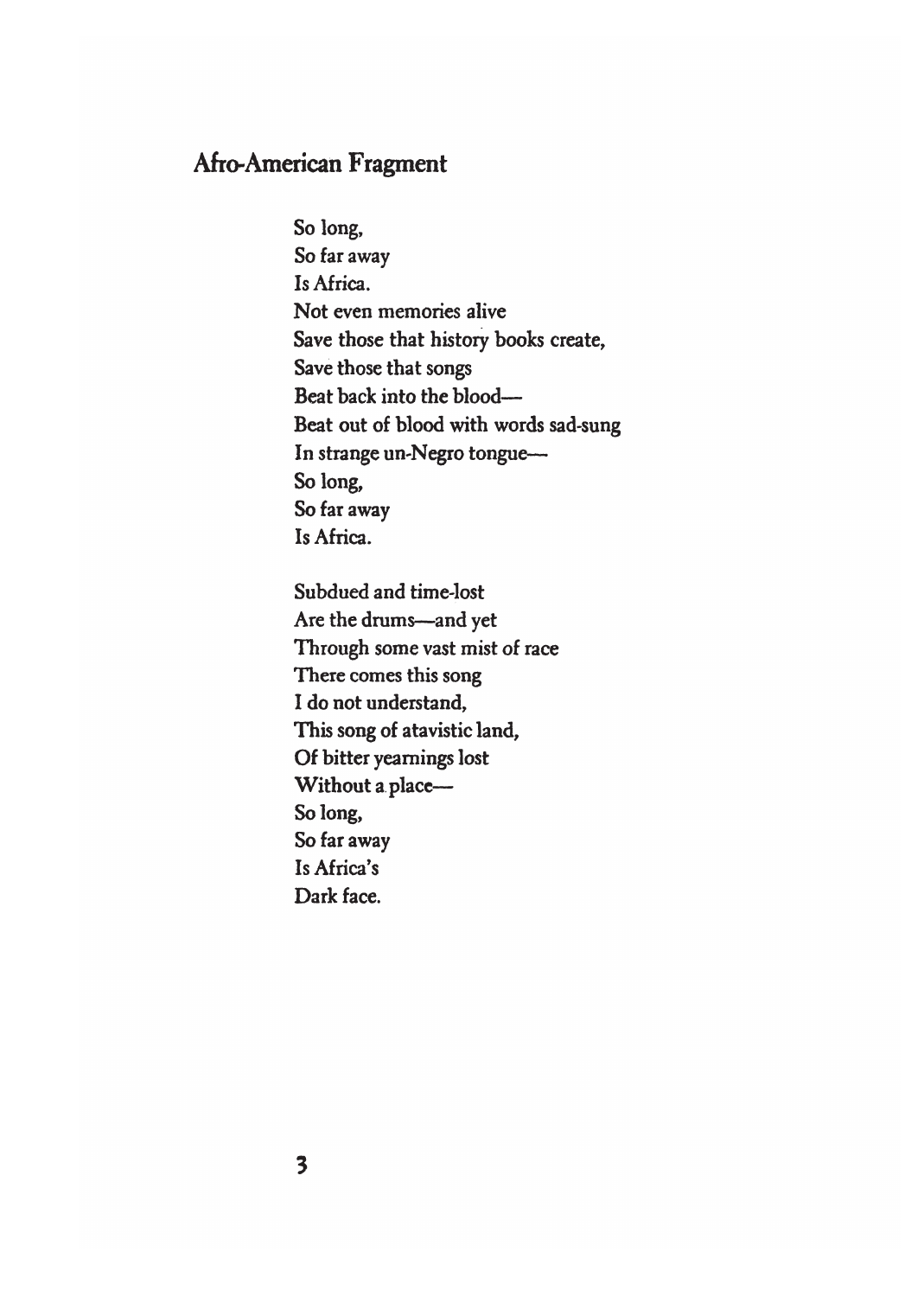# The Negro Speaks of Rivers

I've known rivers:

I've known rivers ancient as the world and older than the flow of human blood in human veins.

My soul has grown deep like the rivers.

I bathed in the Euphrates when dawns were young. I built my hut near the Congo and it lulled me to sleep. I looked upon the Nile and raised the pyramids above it. I heard the singing of the Mississippi when Abe Lincoln went down to New Orleans, and I've seen its muddy bosom turn all golden in the sunset.

I've known rivers: Ancient, dusky rivers.

My soul has grown deep like the rivers.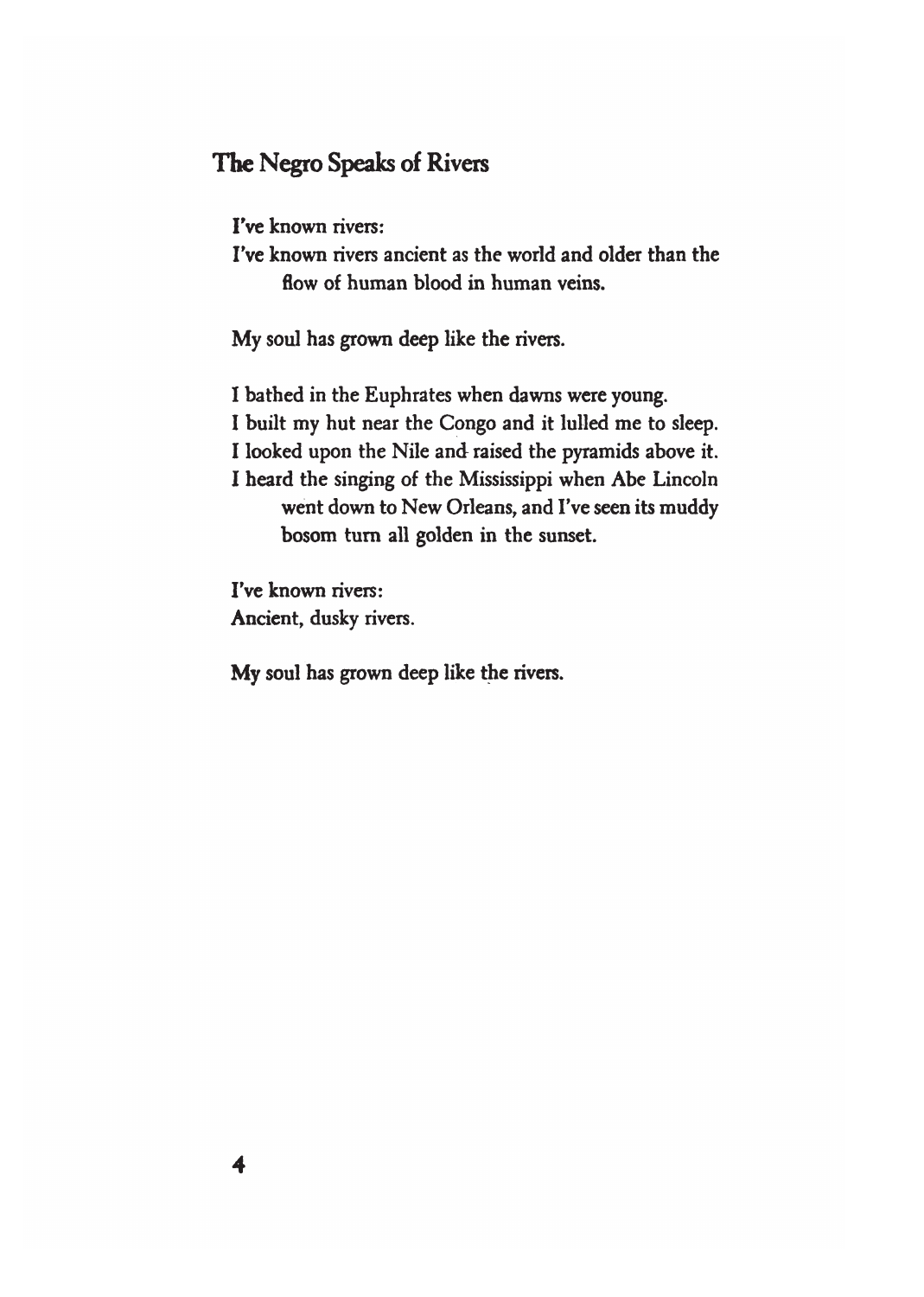# Sun Song

Sun and softness, Sun and the beaten hardness of the earth, Sun and the song of all the sun-stars Gathered together-Dark ones of Africa, I bring you my songs To sing on the Georgia roads.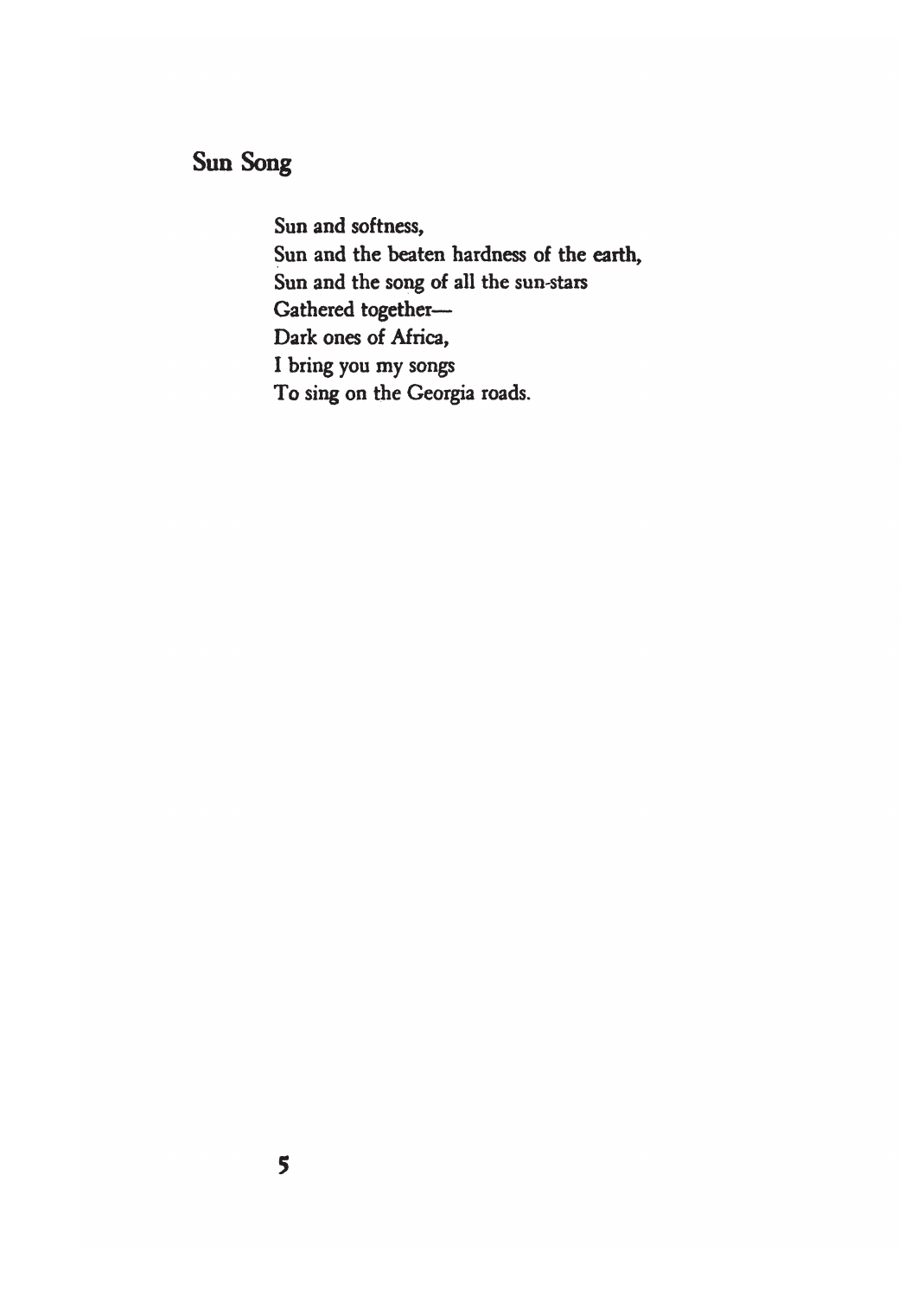# **Aunt Sue's Stories**

Aunt Sue has a head full of stories. Aunt Sue has a whole heart full of stories. Summer nights on the front porch Aunt Sue cuddles a brown-faced child to her bosom And tells him stories.

**Black slaves** Working in the hot sun, And black slaves Walking in the dewy night, And black slaves Singing sorrow songs on the banks of a mighty river Mingle themselves softly In the flow of old Aunt Sue's voice, Mingle themselves softly In the dark shadows that cross and recross Aunt Sue's stories.

And the dark-faced child, listening, Knows that Aunt Sue's stories are real stories. He knows that Aunt Sue never got her stories Out of any book at all, But that they came Right out of her own life.

The dark-faced child is quiet Of a summer night Listening to Aunt Sue's stories.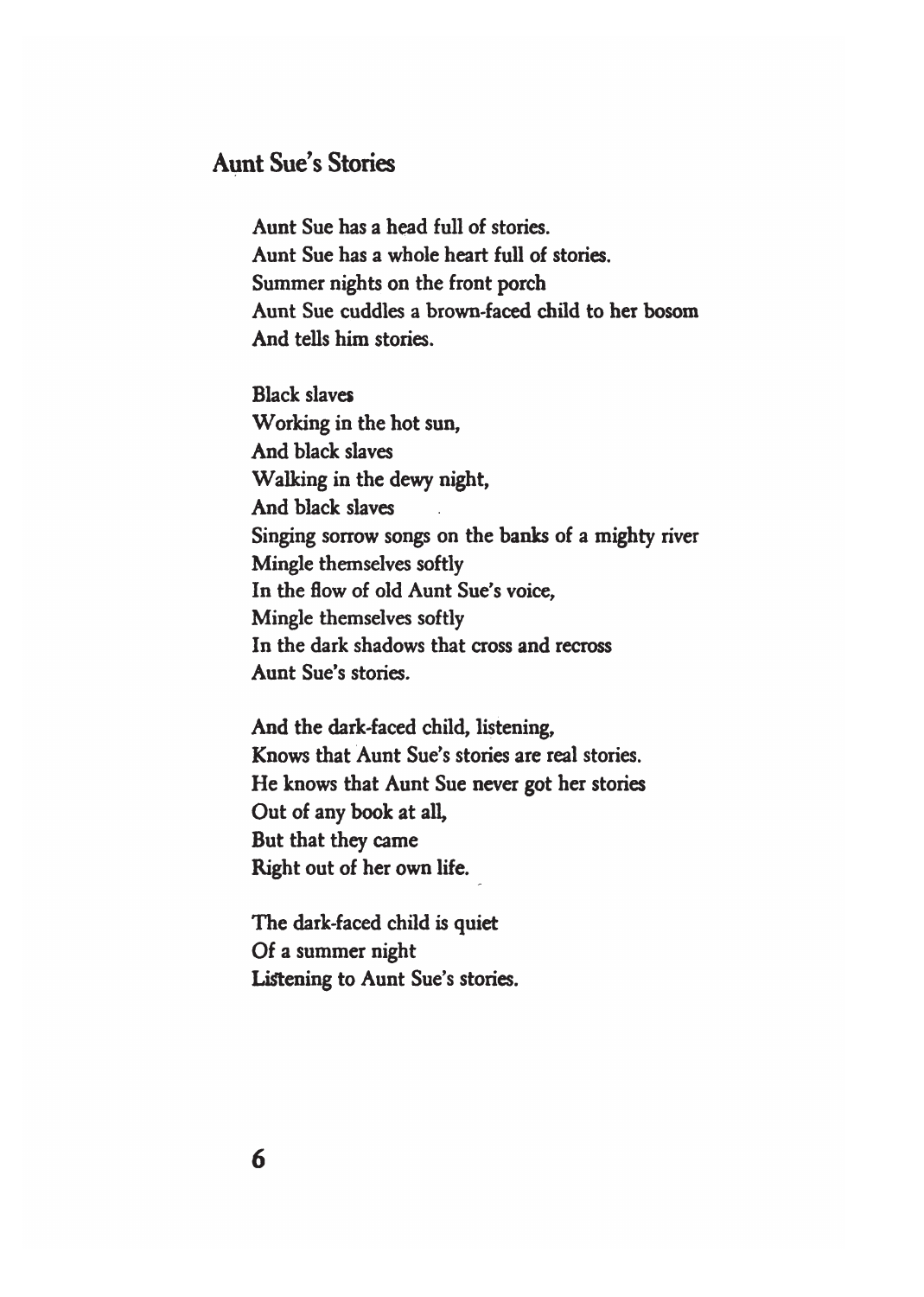# **Danse Africaine**

The low beating of the tom-toms, The slow beating of the tom-toms, Low . . . slow  $Slow \dots low-$ Stirs your blood. Dance! A night-veiled girl Whirls softly into a Circle of light. Whirls softly . . . slowly, Like a wisp of smoke around the fire-And the tom-toms beat, And the tom-toms beat, And the low beating of the tom-toms Stirs your blood.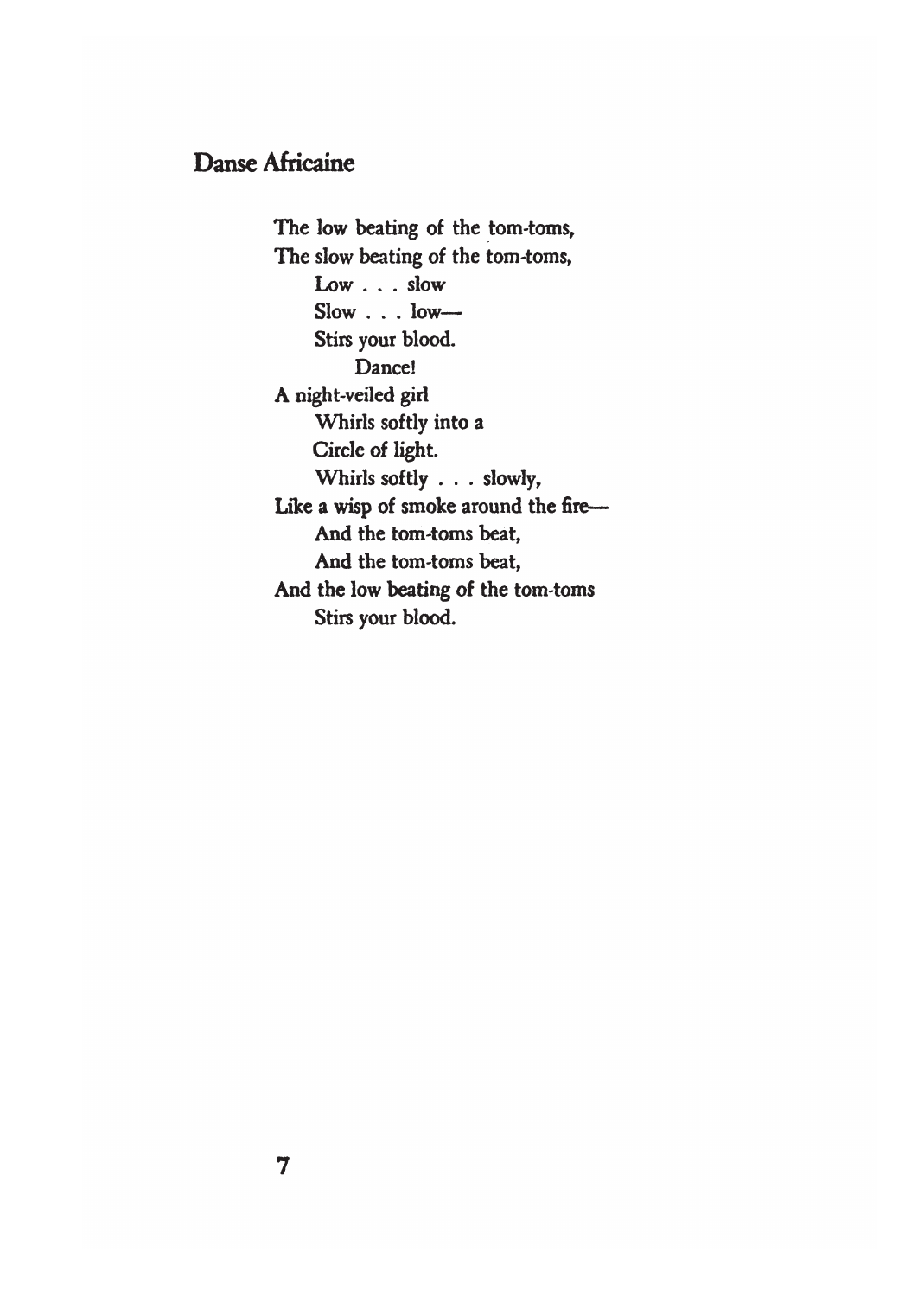# **Negro**

I am a Negro:

Black as the night is black, Black like the depths of my Africa.

I've been a slave:

Caesar told me to keep his door-steps clean. I brushed the boots of Washington.

I've been a worker:

Under my hand the pyramids arose. I made mortar for the Woolworth Building.

I've been a singer:

All the way from Africa to Georgia I carried my sorrow songs. I made ragtime.

I've been a victim:

The Belgians cut off my hands in the Congo. They lynch me still in Mississippi.

I am a Negro:

Black as the night is black, Black like the depths of my Africa.